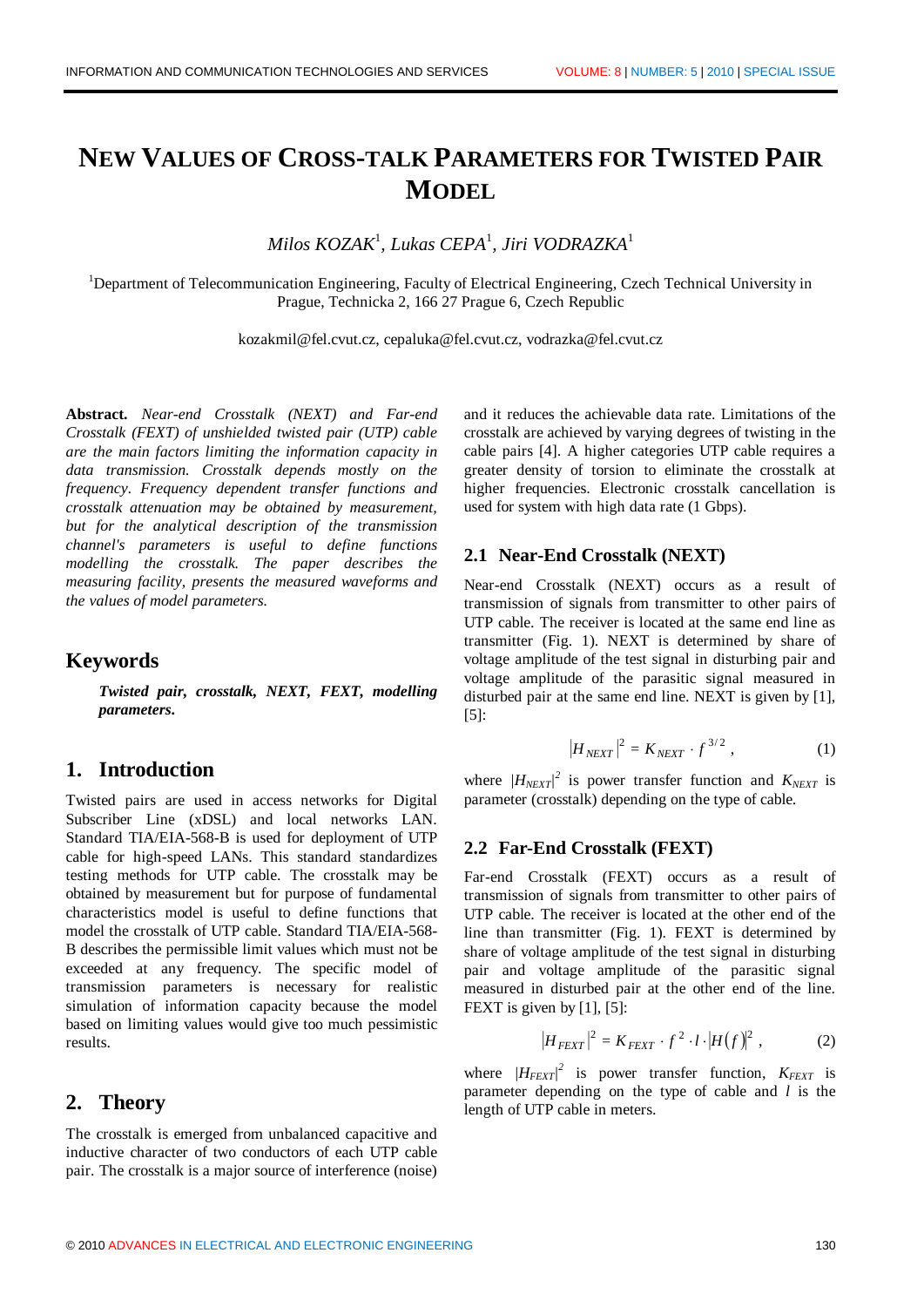

**Fig. 1:** The crosstalk type NEXT and FEXT between pairs of the same cable.

#### **2.3 Method of Crosstalk Measurement**

The crosstalk measurement uses two North Hill 032BF baluns which acts as an internal measuring bridge between asymmetrical 50 Ω and symmetrical 100 Ω. Baluns work with frequencies from 0,1MHz to 100MHz.

Blocks diagrams are depicted in Fig. 2 and Fig. 3 for measure NEXT and FEXT crosstalk, respectively. This method is based on obtaining of the forward transmission coefficient (S21 parameter) between disturbing pair and disturbed pair in receiving direction at the North Hill 032BF balun in frequency range from 1MHz to 100MHz. Disturbing pair of UTP cable is terminated by adapted impedance.



**Fig. 2:** Block diagram with measuring NEXT crosstalk.



**Fig. 3:** Block diagram with measuring FEXT crosstalk.

#### **2.4 Measuring Workplace**

The measurement facility which allows automatic measurement was designed and realized at the Department of Telecommunications of Faculty of electrical engineering of CTU in Prague. This facility is depicted in Fig. 4.

The facility consists of:

- · Vector Network Analyser ZVRE firm RHODE & SCHWARZ,
- Agilent 3499B 2-Slot Switch/Control Mainframe,
- 2x Agilent 44478A Dual 1x4 RF Multiplexer Module (1,3GHz, 50 Ohm). Dual 1-to-4 multiplexers provide bi-directional switching of signals from DC to 1,3GHz,
- baluns 032BF firm North Hill with the frequency bandwidth from 100kHz to 100MHz,
- 50 Ω connecting coaxial lines,
- measured UTP CAT5e cable (in our experiment length 290 meters).



**Fig. 4:** Block diagram of measuring facility of the Department of Telecommunications.

The goal of the measuring facility is a faster and more accurate measurement of the secondary parameters, input impedance, Near-end Crosstalk (NEXT) and Far-end Crosstalk (FEXT). Switching of RF switches and processing of values is controlled by a computer. Switching matrix also performs termination of unused pairs.

#### **2.5 Crosstalk Modelling**

Crosstalk modelling is based on obtaining of the crosstalk (parameter K) from equations (1) and (2). This is a generally random variable which depends on the type of cable and the frequency [2]. NEXT and FEXT crosstalk may be modelled directly by interleaved function of measured values of power transfer function NEXT (1) and FEXT (2) of the UTP cable. Model parameters are given by the equations.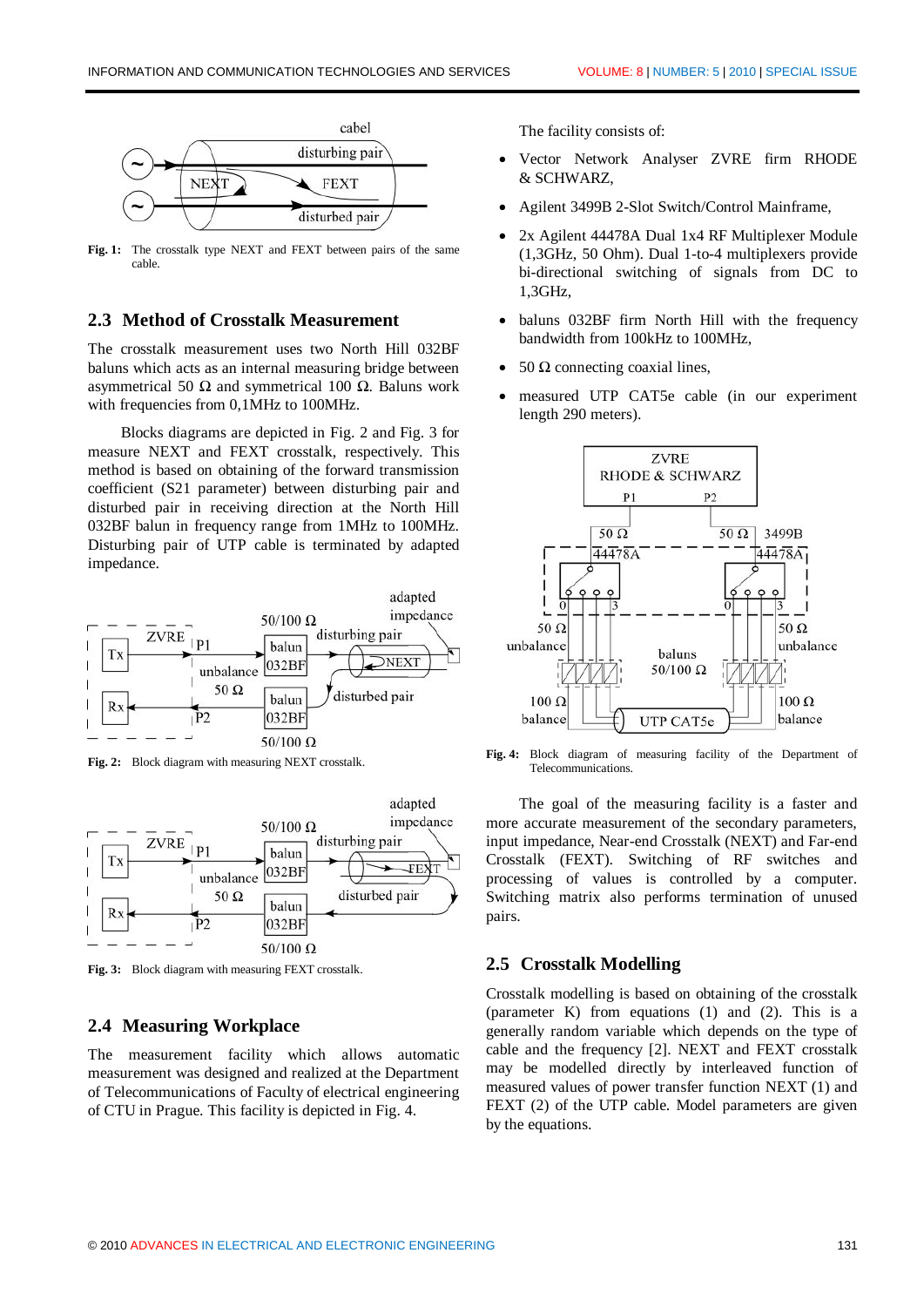$$
K_{NEXT} = 10 \left(\frac{A_{NEXT}(f) + 15\log f}{10}\right)
$$
\n
$$
K_{FEXT} = 10 \left(\frac{A_{FEXT}(f) + 20\log f + 10\log l - A(f)}{10}\right)
$$
\n(4)

where *ANEXT* and *AFEXT* are measured crosstalk attenuation and *A* is the attenuation of the measured section of the line (the attenuation of transmission channel.

## **3. Measurement Results**

Measured waveforms of NEXT crosstalk pairs 1-2, 1-3 and 1-4 for both forward and backward direction measurements are depicted in Fig. 5. Figure 5 depicts the waveform of the NEXT crosstalk modelled for the above pairs. *KNEXT* parameter values were identified by Matlab from waveforms of Fig. 5. Table 1 contains these identified parameter values. The identified  $K_{NEXT}$ parameters for forward and backward direction measurements between pairs 1 and 2 are slightly different. The differences between *K<sub>NEXT*</sub> parameters of other pairs are much larger. The resulting parameter of model was identified as the arithmetic average of the partial results.

Tab.1: The values of the identified K<sub>NEXT</sub> parameters.

| Pair            | $1 - 2$               | $1 - 3$               | $1 - 4$               | Average               |
|-----------------|-----------------------|-----------------------|-----------------------|-----------------------|
| Forward         | $3,56 \cdot 10^{-18}$ | $4,03\cdot10^{-18}$   | $4,56\cdot10^{-18}$   | $3,38 \cdot 10^{-18}$ |
| direction       |                       |                       |                       |                       |
| <b>Backward</b> | $3.57 \cdot 10^{-18}$ | $2,86 \cdot 10^{-18}$ | $1,67 \cdot 10^{-18}$ |                       |
| direction       |                       |                       |                       |                       |



**Fig. 5:** Waveforms of the NEXT crosstalk for forward and backward direction measurements.

The measured and modelled waveforms of FEXT crosstalk for the above pairs of forward and backward direction measurements are depicted in Fig. 6. *KFEXT* parameter values were identified by Matlab from waveforms of Fig. 6. Table 2 contains these identified parameter values. The identified *KFEXT* parameters for forward and backward direction measurements are different.

Tab.2: The values of the identified K<sub>FEXT</sub> parameters.

| Pair            | $1 - 2$               | $1 - 3$               | 1-4                   | Average               |
|-----------------|-----------------------|-----------------------|-----------------------|-----------------------|
| Forward         | $2,67 \cdot 10^{-22}$ | $9,34 \cdot 10^{-23}$ | $5,90 \cdot 10^{-22}$ | $3,03 \cdot 10^{-22}$ |
| direction       |                       |                       |                       |                       |
| <b>Backward</b> | $2,42 \cdot 10^{-22}$ | $1.19 \cdot 10^{-22}$ | $5,04 \cdot 10^{-22}$ |                       |
| direction       |                       |                       |                       |                       |